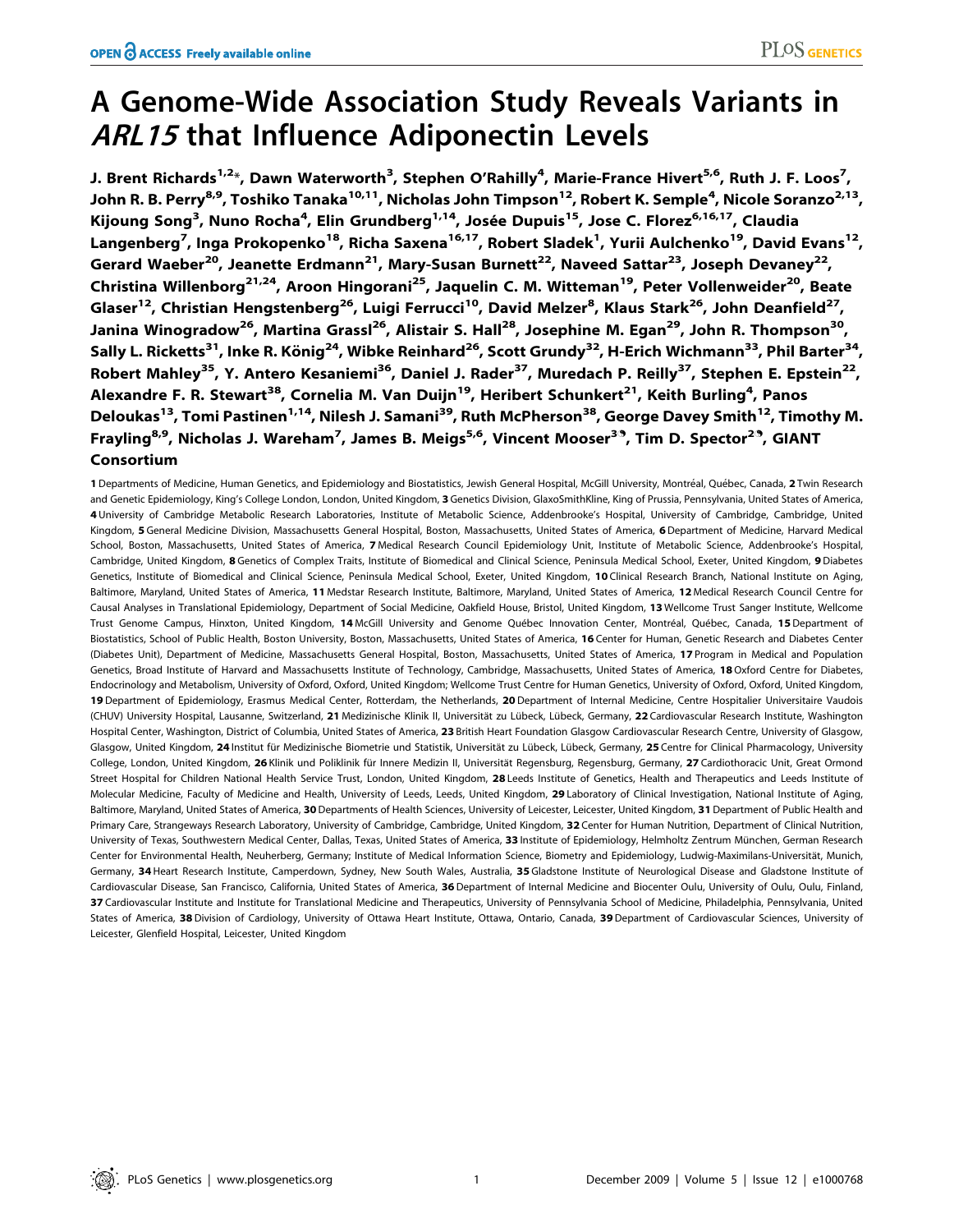# Abstract

The adipocyte-derived protein adiponectin is highly heritable and inversely associated with risk of type 2 diabetes mellitus (T2D) and coronary heart disease (CHD). We meta-analyzed 3 genome-wide association studies for circulating adiponectin levels (n = 8,531) and sought validation of the lead single nucleotide polymorphisms (SNPs) in 5 additional cohorts (n = 6,202). Five SNPs were genome-wide significant in their relationship with adiponectin (P  $\leq$  5  $\times$  10<sup>-8</sup>). We then tested whether these 5 SNPs were associated with risk of T2D and CHD using a Bonferroni-corrected threshold of  $P \le 0.011$  to declare statistical significance for these disease associations. SNPs at the adiponectin-encoding ADIPOQ locus demonstrated the strongest associations with adiponectin levels (P-combined =  $9.2 \times 10^{-19}$  for lead SNP, rs266717, n = 14,733). A novel variant in the ARL15 (ADP-ribosylation factor-like 15) gene was associated with lower circulating levels of adiponectin (rs4311394-G, P-combined =  $2.9 \times 10^{-8}$ , n = 14,733). This same risk allele at ARL15 was also associated with a higher risk of CHD (odds ratio [OR] = 1.12, P = 8.5 $\times$ 10<sup>-6</sup>, n = 22,421) more nominally, an increased risk of T2D (OR = 1.11, P = 3.2 $\times$ 10<sup>-3</sup> , n = 10,128), and several metabolic traits. Expression studies in humans indicated that ARL15 is well-expressed in skeletal muscle. These findings identify a novel protein, ARL15, which influences circulating adiponectin levels and may impact upon CHD risk.

Citation: Richards JB, Waterworth D, O'Rahilly S, Hivert M-F, Loos RJF, et al. (2009) A Genome-Wide Association Study Reveals Variants in ARL15 that Influence Adiponectin Levels. PLoS Genet 5(12): e1000768. doi:10.1371/journal.pgen.1000768

Editor: Goncalo R. Abecasis, University of Michigan, United States of America

Received July 6, 2009; Accepted November 12, 2009; Published December 11, 2009

Copyright: @ 2009 Richards et al. This is an open-access article distributed under the terms of the Creative Commons Attribution License, which permits unrestricted use, distribution, and reproduction in any medium, provided the original author and source are credited.

Funding: This work was supported, in part, by grants from the Wellcome Trust (to RKS: Intermediate Clinical Fellowship 080952/Z/06/Z; to SOR: Programme Grant 078986/Z/06/Z), the United Kingdom Medical Research Council Centre for Obesity and Related Metabolic Diseases. The Canadian Institutes of Health Research (CIHR) provided support to this project to JBR, MFH, and TP). DELFIA Adiponectin Assays were performed by the NIHR Cambridge Biomedical Research Centre, Core Biochemical Assay Laboratory. Recruitment of the PennCATH cohort was supported by the Cardiovascular Institute of the University of Pennsylvania. Recruitment of the MedStar cohort was supported by a research grant from GlaxoSmithKline. Genotyping was performed at the Center for Applied Genomics at the Children's Hospital of Philadelphia and supported by GlaxoSmithKline through an Alternate Drug Discovery Initiative research alliance award (to MPR and DJR) with the University of Pennsylvania School of Medicine. The German Study was supported by the Deutsche Forschungsgemeinschaft and the German Federal Ministry of Education and Research (BMBF) in the context of the German National Genome Research Network (NGFN-2 and NGFN-plus) and the EU-funded integrated project Cardiogenics (LSHM-CT-2006-037593). The KORA research platform (KORA, Cooperative Research in the Region of Augsburg) was initiated and financed by the GSF National Research Centre for Environment and Health, which is funded by the German Federal Ministry of Education and Research and the State of Bavaria. The EPIC Norfolk Study is funded by Cancer Research United Kingdom and the Medical Research Council. The WTCCC Study was funded by the Wellcome Trust. Recruitment of cases for the WTCCC Study was carried out by the British Heart Foundation (BHF) Family Heart Study Research Group and supported by the BHF and the UK Medical Research Council. NJS holds a Chair funded by the BHF. The UK Medical Research Council, the Wellcome Trust, and the University of Bristol provide core support for ALSPAC; and this ALSPAC study was specifically funded by the British Heart Foundation *#* MRC PG/07/002. The gene expression work was supported by Genome Quebec, Genome Canada, and the CIHR. TP holds a Canada Research Chair, and Drs. O. Nilsson, Ljunggren, and H. Mallmin (Uppsala University, Sweden) are acknowledged for collection of the osteoblasts. The Framingham Heart Study component of this work was supported by the National Heart, Lung, and Blood Institute's Framingham Heart Study (Contract No. N01-HC-25195), its contract with Affymetrix for genotyping services (Contract No.N02-HL-6-4278), and the resources of the Framingham Heart Study SNP Health Association Resource (SHARe) project, the National Institutes of Health, National Center for Research Resources, General Clinical Research Centers Program (Grant Number M01-RR-01066), an American Diabetes Association Career Development Award (JBM), a research grant from sanofi-aventis (JBM), the Boston University Linux Cluster for Genetic Analysis (LinGA) funded by the NIH NCRR Shared Instrumentation grant (1S10RR163736-01A1), and the Robert Dawson Evans Endowment of the Department of Medicine at Boston University School of Medicine and Boston Medical Center, by the National Heart, Lung, and Blood Institute's Framingham Heart Study (Contract No. N01-HC-25195), National Institute for Diabetes and Digestive and Kidney Diseases (NIDDK) R01 DK078616 to JBM, JD, and JCF, NIDDK K24 DK080140 to JBM, NIDDK Research Career Award K23 DK65978, a Massachusetts General Hospital Physician Scientist Development Award and a Doris Duke Charitable Foundation Clinical Scientist Development Award to JCF, and the Boston University Linux Cluster for Genetic Analysis (LinGA) funded by the NIH NCRR Shared Instrumentation grant (1S10RR163736-01A1). MFH was supported by the Centre de Recherche Medicale de l'Universite de Sherbrooke (CRMUS) and the CIHR. TwinsUK: The study was funded by the Wellcome Trust, European Community's Seventh Framework Programme (FP7/2007-2013)/grant agreement HEALTH-F2-2008-201865-GEFOS and (FP7/2007-2013), ENGAGE project grant agreement HEALTH-F4-2007-201413, and the FP-5 GenomEUtwin Project (QLG2-CT-2002-01254). The study also receives support from the Department of Health via the National Institute for Health Research (NIHR) comprehensive Biomedical Research Centre award to Guy's and St Thomas' NHS Foundation Trust in partnership with King's College London. TDS is an NIHR senior Investigator. The project also received support from a Biotechnology and Biological Sciences Research Council (BBSRC) project grant (G20234). The authors acknowledge the funding and support of the National Eye Institute via an NIH/ CIDR genotyping project (PI: Terri Young). We thank the staff from the Genotyping Facilities at the Wellcome Trust Sanger Institute for sample preparation, quality control, and genotyping led by Leena Peltonen and Panos Deloukas; Le Centre National de Genotypage, France, led by Mark Lathrop, for genotyping; Duke University, North Carolina, USA, led by David Goldstein, for genotyping; and the Finnish Institute of Molecular Medicine, Finnish Genome Center, University of Helsinki, led by Aarno Palotie. Genotyping was also performed by CIDR as part of an NEI/NIH project grant. The funders had no role in study design, data collection and analysis, decision to publish, or preparation of the manuscript.

Competing Interests: The authors have declared that no competing interests exist.

\* E-mail: brent.richards@mcgill.ca

**.** These authors contributed equally to this work.

## Introduction

Adiponectin is an adipocyte-secreted protein that increases insulin sensitivity [1,2,3], and has anti-diabetic [4,5,6] and antiatherogenic effects [7]. Several features render adiponectin an attractive and tractable biomarker for large epidemiologic studies, such as its long half-life, high ex vivo stability, and minimal diurnal variability [8,9].

While adiponectin levels are highly heritable (30–70%) [10,11,12], several well-designed studies have shown variable association between common polymorphisms in the adiponectin gene (ADIPOQ), possibly due to small sample sizes and different panels of single nucleotide polymorphisms (SNPs), ethnicities and clinical outcomes [12,13,14]. This has lead some observers to call for a more complete and systematic characterization of the genetic determinants of adiponectin levels [12].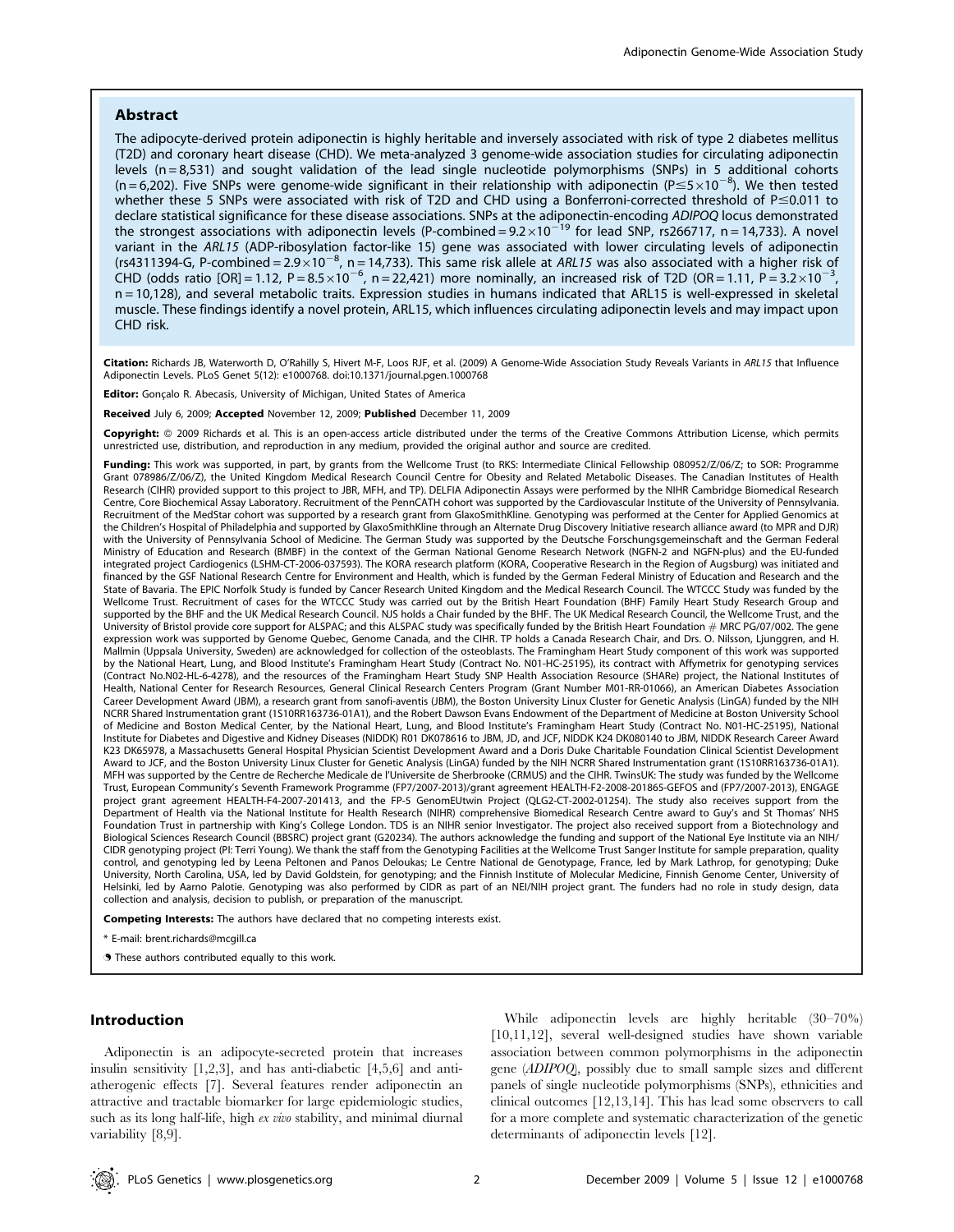## Author Summary

Through a meta-analysis of genome-wide association studies of 14,733 individuals, we identified common base-pair variants in the genome which influence circulating adiponectin levels. Since adiponectin is an adipocytederived circulating protein which has been inversely associated with risk of obesity-related diseases such as type 2 diabetes (T2D) and coronary heart disease (CHD), we next sought to understand if the identified variants influencing adiponectin levels also influence risk of T2D, CHD, and several metabolic traits. In addition to confirming that variation at the ADIPOQ locus influences adiponectin levels, our analyses point to a variant in the ARL15 (ADP-ribosylation factor-like 15) locus which decreases adiponectin levels and increases risk of CHD and T2D. Further, this same variant was associated with increased fasting insulin levels and glycated hemoglobin. While the function of ARL15 is not known, we provide insight into the tissue specificity of ARL15 expression. These results thus provide novel insights into the physiology of the adiponectin pathway and obesityrelated diseases.

Our study therefore sought to address 2 questions: first, what are the common genetic determinants of adiponectin levels both at ADIPOQ and elsewhere? And second, do the variants robustly associated with adiponectin levels influence metabolic traits and risk of metabolic disease?

To comprehensively assess the influence of common genetic variation on circulating adiponectin levels, we undertook a largescale meta-analysis of 3 genome-wide association studies (GWAS) for circulating adiponectin levels from population-based cohorts  $(n = 8,531$  participants). From this first stage, we chose SNPs most strongly associated with adiponectin levels  $(P<10^{-4}$ , n = 250), and tested these for their association with adiponectin in 5 additional population-based cohorts ( $n = 6,202$ ). The 5 SNPs which achieved genome-wide significance in the combined stage were then tested for their association with: type 2 diabetes mellitus (T2D) in the Diabetes Genetics Replication And Meta-analysis (DIAGRAM) consortium  $[15]$  (n = 10,128); indices of insulin resistance in the Meta-Analysis of Glucose and Insulin-related traits Consortium  $(MAGIC)$  [16] (n = 24,188); risk of coronary heart disease (CHD) in a consortium of 8 cohorts with available genome-wide association data  $(n = 22,421)$ ; and body mass index (BMI) in the Genetic Investigation of Anthropometric Traits (GIANT) consortium (Text S1) [17,18] ( $n = 32,527$ ) (Figure 1).

## Results

# Genome-Wide Association Study for Circulating Adiponectin Levels

To identify genetic variants influencing adiponectin levels, we performed a GWAS utilizing information from population-based cohorts including, in total, 14,733 subjects of European descent (Table 1). We identified 5 variants at 2 loci that achieved genomewide significance  $(P \le 5 \times 10^{-8})$  for their relationship with circulating adiponectin levels (Table 2). The SNP most strongly associated with circulating adiponectin levels lies 30 kb upstream of the ADIPOQ locus (rs266717; P-combined =  $9.2 \times 10^{-19}$ ) (Table 2, Figure S1, Figure S2). In total, 4 SNPs at the ADIPOQ locus demonstrated genome-wide significant associations with circulating adiponectin. All 8 studies contributed to these genome-wide significant associations, with the exception of rs6444175, which demonstrated some heterogeneity across cohorts (Table 2).

Our results also identified a novel intronic SNP (rs4311394) located in the ARL15 (ADP-ribosylation factor-like 15) gene whose G allele was robustly associated with decreased adiponectin levels  $(P = 2.9 \times 10^{-8})$  (Table 2, Table S3, Figure 2). ARL15 is an ADPribosylation factor-like GTP-binding protein, whose function is unknown, yet belongs to a family of proteins involved in intracellular vesicle trafficking [19].

## Association with Metabolic Disease and Metabolic Traits

Since glycemia, T2D and CHD have been correlated with adiponectin levels, we tested whether genome-wide significant SNPs for adiponectin levels were associated with glycemia, indices of insulin resistance, and risk of T2D and CHD. Since 5 SNPs (which, due to linkage disequilibrium, represented 4.59 independent statistical tests [see Methods]) were tested for their association with T2D, CHD and metabolic traits, we employed a conservative Bonferroni-corrected threshold of  $\alpha = 0.011$  (where  $0.011 = 0.05$ / 4.59) to declare statistical significance for these metabolic diseases and traits. None of the SNPs at the ADIPOQ locus demonstrated a robust relationship with T2D, CHD, homeostasis model assessment insulin resistance (HOMA-IR), homeostasis model assessment beta-cell function (HOMA-B) or BMI (Table 3, Table 4, Table S4). However rs1648707, at ADIPOQ, was associated with a non-statistically significant trend for its relationship with CHD  $(P = 0.04)$  and T2D  $(P = 0.046)$ .

In contrast, the risk allele rs4311394-G at ARL15, which was associated with lower adiponectin levels, was also associated with: an increased risk of CHD in a consortium of 7 CHD cohorts (Odds ratio [OR] = 1.12, [95% Confidence Interval [CI]: 1.06, 1.17],  $P = 8.5 \times 10^{-6}$ , n = 22,421); an increased risk of T2D in the DIAGRAM consortium [15] (OR = 1.11 [95% CI: 1.03, 1.18],  $P = 3.2 \times 10^{-3}$ , n = 10,128); and higher glycated hemoglobin in the European Prospective Investigation of Cancer-Norfolk (EPIC-Norfolk) cohort (0.025% per G allele [95% CI: 0.01, 0.04],  $P = 5.0 \times 10^{-4}$ ,  $n = 14,168$  (Table 3). In the MAGIC consortium [16], the rs4311394-G allele was associated with increased levels of fasting insulin  $(P = 2.3 \times 10^{-3}$ , n = 24,614), and demonstrated non-significant trends



#### Figure 1. Overall study design.

doi:10.1371/journal.pgen.1000768.g001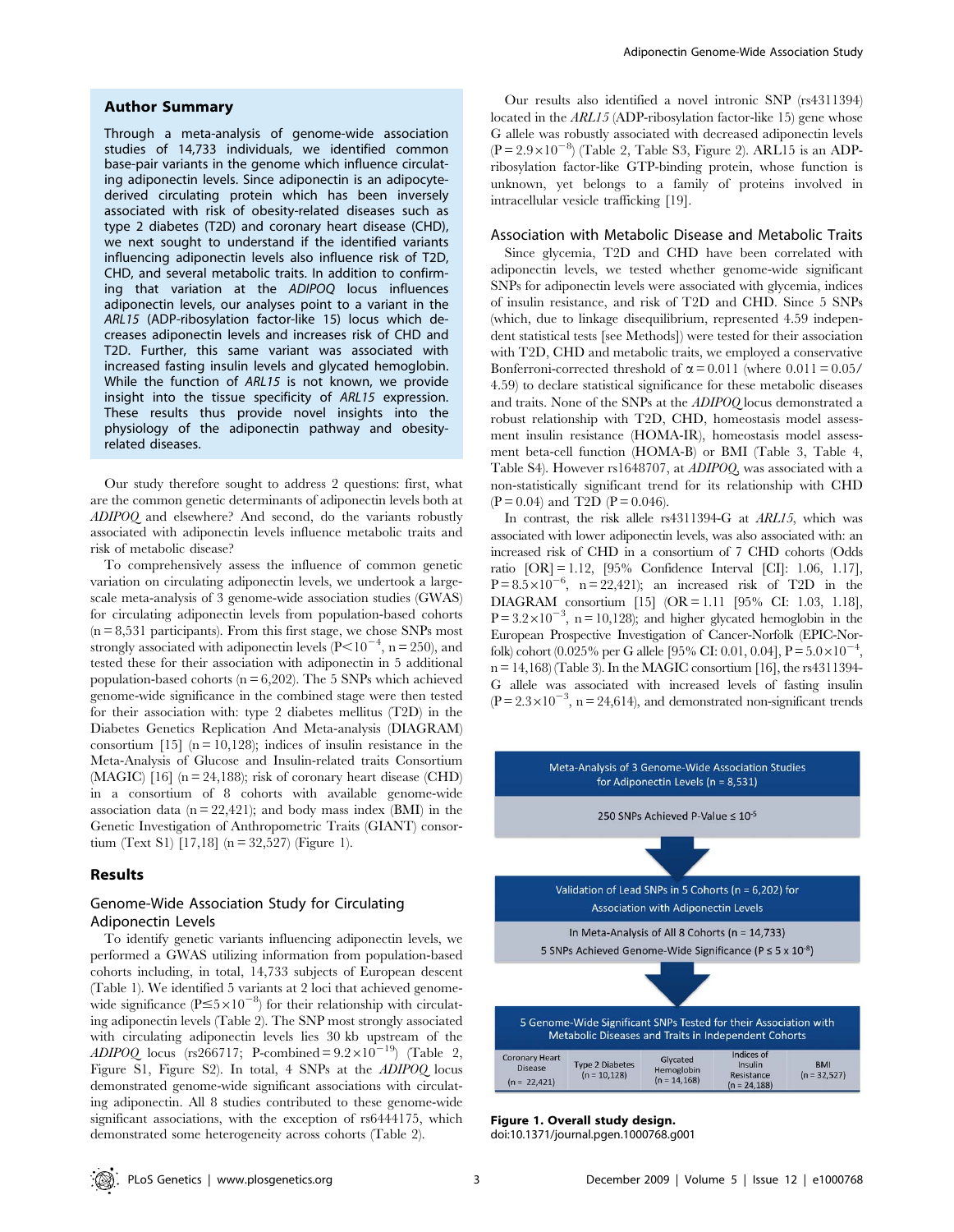Table 1. Participant characteristics (n total for all cohorts = 14,733).

|                                      | <b>Study</b>        | Number of<br><b>Subjects</b><br>(% Women) | Method of<br>Adiponectin<br><b>Measurement</b> | Adiponectin<br>$(\mu g/ml)$ (SD) | <b>Adiponectin</b><br>Males $(\mu q/ml)$<br>(SD) | <b>Adiponectin</b><br>Females (ug/ml)<br>(SD) | Age (SD)    | BMI (SD)  |
|--------------------------------------|---------------------|-------------------------------------------|------------------------------------------------|----------------------------------|--------------------------------------------------|-----------------------------------------------|-------------|-----------|
| <b>Discovery</b><br><b>Samples</b>   | <b>TwinsUK</b>      | 1399 (100)                                | ELISA <sup>+</sup>                             | 8.1(3.9)                         |                                                  | 8.1(3.9)                                      | 48.5 (13.1) | 25.1(4.7) |
|                                      | <b>GEMS</b>         | 1751 (59.3)                               | ELISA <sup>+</sup>                             | 6.8(4.8)                         | 5.8(4.0)                                         | 8.3(5.5)                                      | 52.5(9.5)   | 28.5(3.6) |
|                                      | <b>CoLaus</b>       | 5381 (47.8)                               | <b>ELISA</b> <sup>†</sup>                      | 10.1(8.1)                        | 7.4(5.4)                                         | 12.4(9.4)                                     | 53.2 (10.8) | 25.8(4.6) |
| <b>Replication</b><br><b>Samples</b> | <b>BLSA</b>         | 562 (52.9)                                | RIA <sup>+</sup>                               | 13.4(8.5)                        | 11.5(7.7)                                        | 15.4(8.9)                                     | 67.9 (13.8) | 26.8(4.5) |
|                                      | <b>EPIC-Norfolk</b> | 970 (35.5)                                | ELISA*                                         | 6.9(3.9)                         | 5.6(2.7)                                         | 9.1(4.6)                                      | 62.1(8.2)   | 28.3(4.2) |
|                                      | Framingham          | 2228 (54.6)                               | ELISA*                                         | 10.5(6.4)                        | 7.6(4.5)                                         | 13.0(6.8)                                     | 60.4(9.5)   | 27.8(5.0) |
|                                      | <b>InCHIANTI</b>    | 1027 (54.7)                               | RIA <sup>+</sup>                               | 13.5(9.8)                        | 10.5(7.6)                                        | 15.9 (10.8)                                   | 67.6(15.3)  | 27.1(4.1) |
|                                      | <b>ALSPAC</b>       | 1415 (51.3)                               | ELISA*                                         | 13.1(5.3)                        | 12.8(5.1)                                        | 13.3(5.5)                                     | 9.9(0.3)    | 17.7(2.9) |

\* Plasma.

{ Serum.

SD: Standard Deviation, GEMS: Genetic Etiology of Metabolic Syndrome, BLSA: Baltimore Longitudinal Study of Aging, EPIC-Norfolk: European Prospective Investigation of Cancer-Norfolk, ALSPAC: Avon Longitudinal Study of Parents and Children, ELISA: Enzyme-Linked Immunosorbent Assay, RIA: Radio-Immunoassay, BMI: Body Mass Index.

doi:10.1371/journal.pgen.1000768.t001

towards higher HOMA-IR  $(P = 0.01, n = 24,188)$  and HOMA-B  $(P = 0.02, n = 24,130)$  (Table 4). In the GIANT consortium [17], the same allele demonstrated a modest and non-significant association with decreased BMI ( $P = 0.016$ ,  $n = 32,527$ ) (Table S4), indicating that the disease and metabolic trait associations of rs4311394-G are unlikely to be mediated through an increase in BMI.

Thus, in sum, the G allele at rs4311394 was consistently associated with an increased risk of T2D and CHD, as well as deleterious changes in the 5 metabolic traits tested.

#### Expression Studies

Since the function and distribution of ARL15 expression is unknown, we assessed the level of ARL15 mRNA expression in human tissues using quantitative real-time PCR across a wide set of human tissues. We identified that ARL15 was expressed most abundantly in skeletal muscle at a level 4-fold that of the mean of all other tissues, with adipose expression detectable but low (Figure 3). Using biopsied tissue from insulin-sensitive tissues (liver, skeletal muscle and adipose tissue) in healthy volunteers, immunoblots confirmed ARL15 expression in skeletal muscle, although it was detectable in all 3 tissues (Figure 4).

#### **Discussion**

By conducting a GWAS for the adipocyte-derived protein adiponectin, we have identified a novel susceptibility variant in ARL15, which is associated with lower adiponectin levels and increased risk of T2D and CHD. Our results also help clarify which variants at *ADIPOQ* influence adiponectin levels, thus expanding our understanding of the adiponectin pathway.

ARL15 is widely expressed [20]. However its function is unknown, and there have been no phenotypes previously associated with this gene. Based on its predicted protein sequence, ARL15 is structurally similar to ADP-ribosylation factors and Ras-related GTP-binding proteins which play key roles in the regulation of intracellular vesicle trafficking [19], and which have been specifically implicated in insulin signaling and insulin-stimulated glucose transport [21,22,23,24]. Our preliminary data demonstrate that ARL15 is expressed in insulinresponsive tissues, including adipose tissue. Interestingly, expression was highest in skeletal muscle, which is the main site of insulinmediated glucose disposal, but which does not synthesize adiponectin. Thus, ARL15 is a good candidate to be involved in cellular insulin resistance and/or adiponectin trafficking and secretion. Its implication in metabolic diseases by a non-hypothesis-based genetic approach provides strong impetus for further functional studies.

Table 2. Relationship of SNPs achieving genome-wide significance for their association with adiponectin levels (n = 14,733 from the 8 studies in Table 1).

| Locus         | Chr | <b>SNP</b> | Allele<br>$(A1*/A2)$ | <b>MAF</b> | <b>Effect Size on Ln- Transformed</b><br>Adiponectin (95% CI) | Change in Adiponectin (µg/ml)<br>for Each Effect Allele | P-Value   | <b>Q-Test</b><br>P-Value |
|---------------|-----|------------|----------------------|------------|---------------------------------------------------------------|---------------------------------------------------------|-----------|--------------------------|
| <b>ARL15</b>  | 5   | rs4311394  | $G^*/A$              | 0.41       | $-0.04$ (-0.06, -0.03)                                        | 0.96                                                    | 2.9E-08   | 0.38                     |
| <b>ADIPOQ</b> | 3   | rs6444175  | $G/A^*$              | 0.28       | $-0.08$ ( $-0.1$ , $-0.07$ )                                  | 0.92                                                    | 1.2E-21   | 0.005                    |
| <b>ADIPOQ</b> | 3   | rs266717   | $T/C^*$              | 0.48       | $0.07$ $(0.05, 0.09)$                                         | 1.07                                                    | $9.2E-19$ | 0.67                     |
| <b>ADIPOQ</b> | 3   | rs1426810  | $G^*/A$              | 0.42       | 0.07(0.05, 0.08)                                              | 1.07                                                    | $2.2E-18$ | 0.15                     |
| <b>ADIPOQ</b> | 3   | rs1648707  | $C^*/A$              | 0.07       | $-0.06$ ( $-0.07$ , $-0.04$ )                                 | 0.94                                                    | 3.0E-12   | 0.42                     |

A1 = Effect Allele.

\* Minor Allele. Effect Size is the change in Natural Log-Transformed adiponectin levels per effect allele.

Chr: Chromosome, SNP: Single Nucleotide Polymorphism, MAF: Minor Allele Frequency, CI: Confidence Interval.

doi:10.1371/journal.pgen.1000768.t002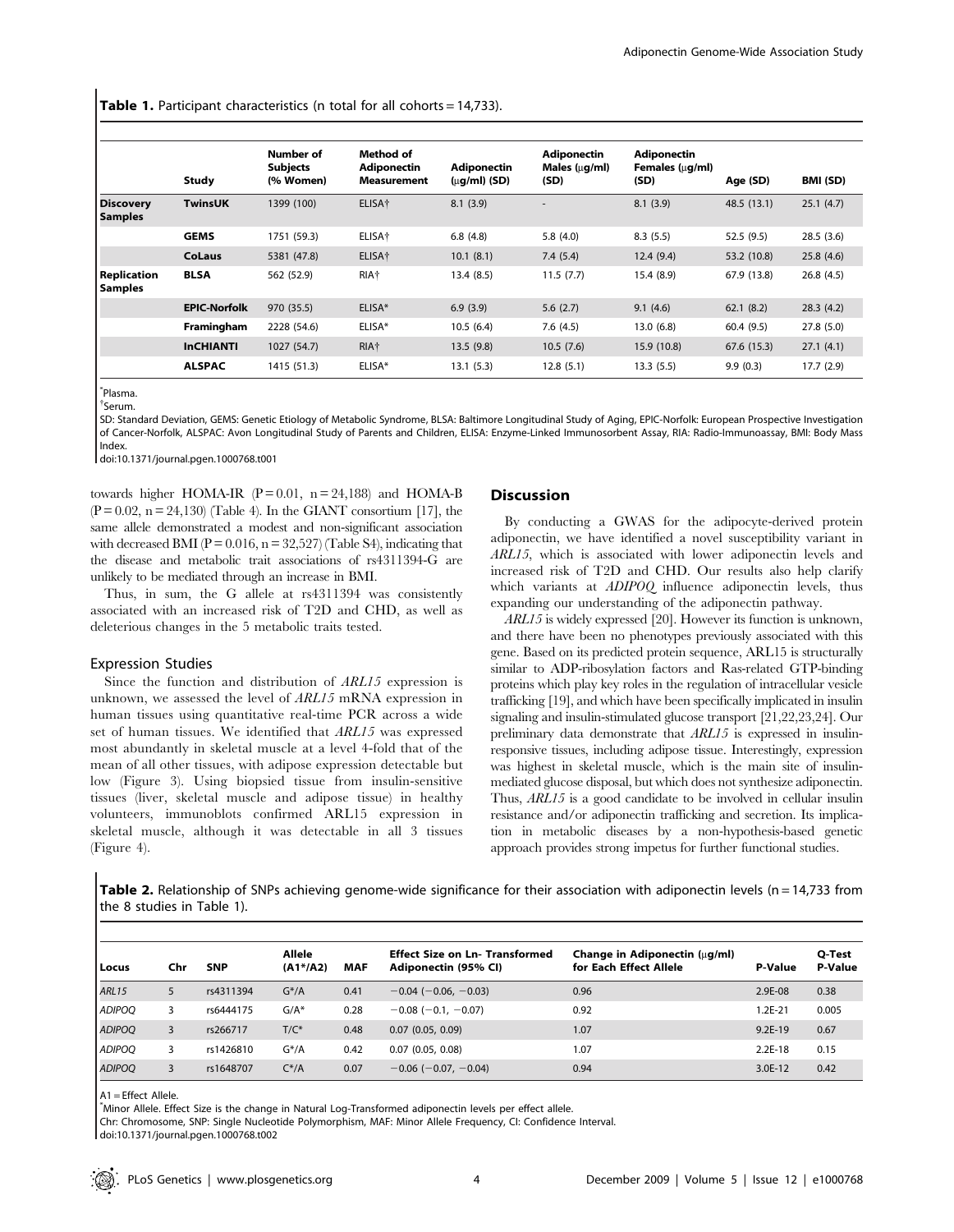

Figure 2. Association between SNPs near ARL15 and adiponectin levels. (A)  $-\text{Log}(P\text{-value})$  measures for association between single nucleotide polymorphisms (SNPs) and chromosomal position. (B) Linkage disequilibrium in GOLD heat map Haploview 4.0 color scheme, CEPH (Centre d'E´tude du Polymorphisme Humain) population. The x axis represents genomic position in Mb (A) and in kb (B). All P-values are derived from the discovery metaanalysis of CoLaus, TwinsUK, and Genetic Etiology of Metabolic Syndrome (GEMS) cohorts, except that for the lead SNP, rs4311394 (in red), which is derived from the combined P-value from the CoLaus, TwinsUK, GEMS, Framingham, InCHIANTI, Baltimore Longitudinal Study of Aging (BLSA), Avon Longitudinal Study of Parents and Children (ALSPAC), and European Prospective Investigation of Cancer-Norfolk (EPIC-Norfolk) cohorts. doi:10.1371/journal.pgen.1000768.g002

Our study sheds further light on the role of ADIPOQ SNPs on adiponectin levels — which has been the source of several inconsistent reports  $[12,13,14,25]$  — since we have systematically tested all common HapMap CEPH (Centre d'Étude du Polymorphisme Humain) SNPs through genotyping and imputation across the ADIPOQ locus in 14,733 individuals (Figure S2). Among the SNPs

Table 3. Association of genome-wide significant SNPs with risk of type 2 diabetes mellitus (T2D) and coronary heart disease (CHD)  $(n = 10, 128$  for T2D;  $n = 22,421$  for CHD).

| Locus         | <b>SNP</b> | <b>Effect Allele</b> | Odds Ratio (95% CI) for T2D | <b>P-Value for T2D</b> | Odds Ratio (95% CI) for CHD | <b>P-Value for CHD</b> |
|---------------|------------|----------------------|-----------------------------|------------------------|-----------------------------|------------------------|
| <b>ARL15</b>  | rs4311394  | G                    | 1.11(1.03, 1.18)            | 0.0032                 | 1.12(1.06, 1.17)            | $8.5 \times 10^{-6}$   |
| <b>ADIPOQ</b> | rs6444175  | G                    | 0.99(0.93, 1.07)            | 0.86                   | 0.97(0.93, 1.01)            | 0.14                   |
| <b>ADIPOQ</b> | rs266717   |                      | 1(0.94, 1.07)               | 0.98                   | $0.98$ $(0.94, 1.02)$       | 0.29                   |
| <b>ADIPOQ</b> | rs1426810  | G                    | 1.01 (0.94, 1.07)           | 0.86                   | $0.96$ (0.92, 0.998)        | 0.04                   |
| <b>ADIPOQ</b> | rs1648707  |                      | 1.06(1, 1.13)               | 0.046                  | 1.05 (1.003, 1.09)          | 0.04                   |

SNP: Single Nucleotide Polymorphism, CI: Confidence Interval.

doi:10.1371/journal.pgen.1000768.t003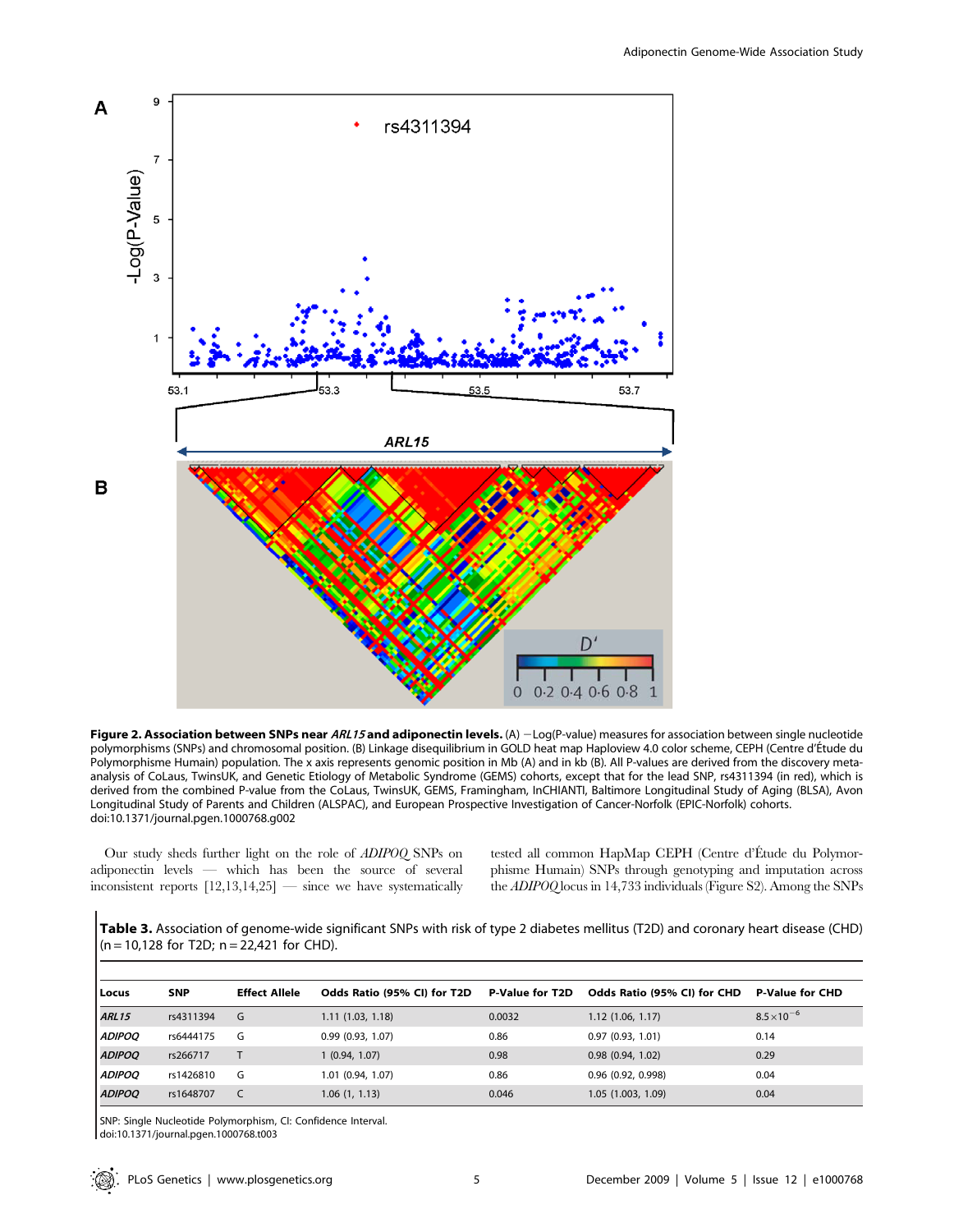Table 4. Association of genome-wide significant SNPs with indices of insulin homeostasis.

| l Locus       | <b>SNP</b>  | <b>Effect Allele</b> | <b>Insulin Effect Size</b><br>$(95\% \text{ Cl})$ [n = 24,616] | <b>Insulin P-Value</b> | <b>HOMA-IR Effect</b><br>$(95\% \text{ Cl})$ [n = 24,188] | <b>HOMA-IR</b><br>P-Value | <b>HOMA-B Effect</b><br>$(95\%$ CI) [n = 24,130] | <b>HOMA-B</b><br>P-Value |
|---------------|-------------|----------------------|----------------------------------------------------------------|------------------------|-----------------------------------------------------------|---------------------------|--------------------------------------------------|--------------------------|
| <b>ARL15</b>  | rs4311394 G |                      | $0.014$ (0.005, 0.023)                                         | $2.0\times10^{-3}$     | $0.012$ (0.002, 0.021)                                    | 0.01                      | $0.009$ (0.001, 0.017)                           | 0.02                     |
| ADIPOO        | rs6444175 G |                      | $0.002$ (-0.006, 0.011)                                        | 0.62                   | $0.005$ (-0.004, 0.014)                                   | 0.30                      | $0.003$ (-0.005, 0.01)                           | 0.45                     |
| <b>ADIPOQ</b> | rs266717    |                      | $-0.003$ ( $-0.011$ , 0.005)                                   | 0.46                   | $-0.001$ ( $-0.01$ , 0.007)                               | 0.76                      | $-0.006$ ( $-0.013$ , 0.001)                     | 0.08                     |
| ADIPOO        | rs1426810 G |                      | $0 (-0.008, 0.008)$                                            | 0.99                   | $0.001$ (-0.007, 0.01)                                    | 0.81                      | $-0.002$ (-0.009, 0.005)                         | 0.63                     |
| <b>ADIPOQ</b> | rs1648707   |                      | $0.009$ (0.001, 0.017)                                         | 0.032                  | $0.007$ (-0.001, 0.016)                                   | 0.10                      | $0.003$ (-0.004, 0.01)                           | 0.41                     |

SNP: Single Nucleotide Polymorphism, CI: Confidence Interval, HOMA-IR: Homeostasis Model Assessment Insulin Resistance, HOMA-B: Homeostasis Model Assessment Beta-Cell Function.

doi:10.1371/journal.pgen.1000768.t004

10

previously associated with adiponectin levels at ADIPOQ, the rs1648707 SNP achieved genome-wide significance in our analysis for adiponectin. rs1648707 is in moderate linkage disequilibrium with rs266729 ( $r^2$ =0.74), which has previously been associated with adiponectin levels, but not consistently with T2D [12]. We did not assess rare variants, and were thus unable to test the association of rs17366743 (minor allele frequency = 0.075) with adiponectin levels, which has been previously associated with T2D and with fasting glucose, but not with adiponectin levels [13].

Interestingly, ADIPOQ SNPs that showed genome-wide significant associations with adiponectin levels did not show associations with T2D or CHD. This raises the question of how ARL15 interacts with adiponectin to influence disease risk. The demonstrated relationship of ARL15 with the metabolic traits and diseases may represent adiponectin-independent effects of  $ARL15$  — a hypothesis that could be tested by adjusting the relationship between ARL15 and CHD or T2D for adiponectin levels (which was not possible in this study, as the disease cohorts had no measured adiponectin levels). Alternatively, recent evidence suggests that adiponectin may be influenced directly by insulin exposure [26–35], allowing adiponectin to act as a surrogate marker for integrated total insulin exposure as a result of its stable half-life and relatively low diurnal variability. Consequently,

insulin and adiponectin, and may thus impact upon T2D and CHD through an insulin-dependent pathway which involves, but is not entirely dependent upon, adiponectin. In addition, since we demonstrated that the ARL15 variant was associated with adiponectin levels across all age ranges, including children in the Avon Longitudinal Study of Parents and Children (ALSPAC) cohort, this variant likely affects lifelong adiponectin levels, which may influence its relationship with T2D and CHD. In conclusion, this study expands our understanding of the

ARL15 may be an upstream mediator of the relationship between

genetic influences on adiponectin levels. We have implicated a novel locus, ARL15, in the regulation of adiponectin levels and clarified the role of variants near ADIPOQ on adiponectin levels. Finally, we provide further evidence that the variant at ARL15 may influence risk of T2D and CHD, thus providing impetus for further study of ARL15.

# Methods

We undertook a GWAS to detect SNPs which were associated with adiponectin, and tested the physiologic and clinical relevance of these SNPs by assessing their association with indices of glucose homeostasis and BMI in European populations, and with T2D and CHD in large clinical cohorts (Figure 1).

# Ethical Considerations

All studies including biopsy of liver, skeletal muscle or adipose tissue from healthy volunteers for immunoblotting studies were approved by institutional ethics review committees at the relevant organizations. All participants provided informed written consent.



Figure 3. Tissue distribution of ARL15 expression. mRNA levels determined by quantitative real-time PCR in a panel of human tissues. doi:10.1371/journal.pgen.1000768.g003



Figure 4. Western blot showing ARL15 expression in insulinresponsive tissues in humans with *a*-tubulin as a loading control. HEK293 = untransfected HEK293 cells; ARL15 = HEK293 cells transiently expressing wild type human ARL15. SkM = skeletal muscle; WAT = white adipose tissue.

doi:10.1371/journal.pgen.1000768.g004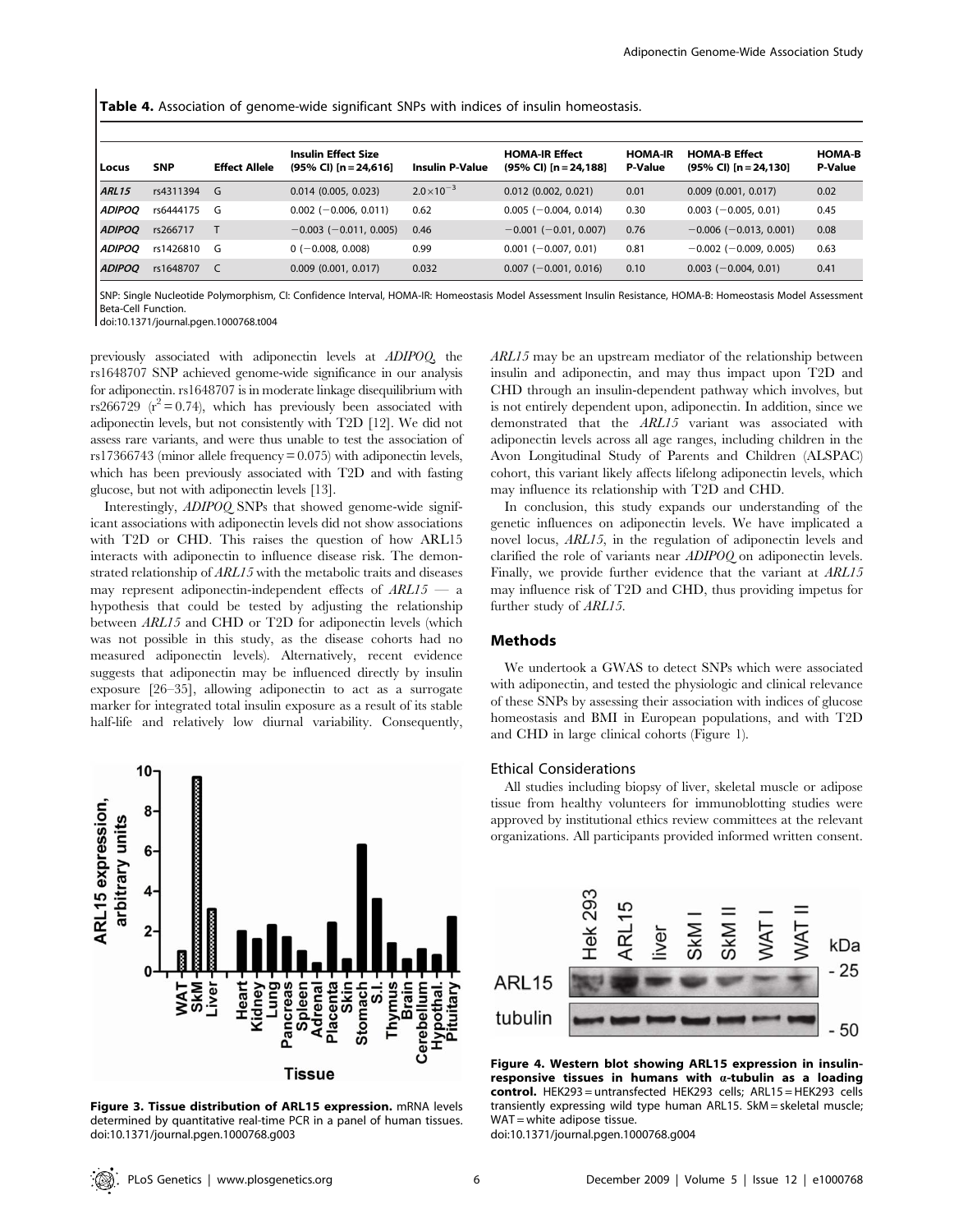### Study Populations

The first stage of the GWAS for adiponectin levels was performed in 3 population-based cohorts utilizing subjects of selfdescribed European ancestry, which were not selected for diabetes, heart disease or any metabolic trait (Table 1). The discovery cohorts included CoLaus [36], TwinsUK [37,38], and Genetic Etiology of Metabolic Syndrome (GEMS) [39]. Participants of the CoLaus study were individuals of European ancestry, randomly selected from 56,694 permanent residents of Lausanne, Switzerland, between the ages of 35 and 75 years. Recruitment took place between April 2003 and March 2006. TwinsUK is a population-based sample of British twins, which is representative of the general United Kingdom population, and is extensively phenotyped for aging-related traits [40]. GEMS is a case-control study of dyslipidemic individuals between the ages of 20 and 65 years. Cases and controls were matched based on gender and recruitment site. The GEMS and CoLaus studies were sponsored in part by GlaxoSmithKline. All participants were informed of this sponsorship, and consented for the use of their data and biologic samples by GlaxoSmithKline and its subsidiaries.

The validation cohorts included the Framingham Offspring Study (FOS) [13], Baltimore Longitudinal Study of Aging (BLSA) [41], InCHIANTI [42,43], ALSPAC [44] and EPIC-Norfolk [45]. The FOS is a population-based sample of residents of Framingham, Massachusetts. Adiponectin was measured at exam 7 (1998– 2002). BLSA is an observational study that began in 1958 to study normative aging in a cohort of healthy persons 17 years of age and older at study entry. InCHIANTI is a population-based cohort designed to study aging-related traits and disease from the Chianti geographic region (Tuscany, Italy). ALSPAC is a population-based birth cohort study consisting initially of over 13,000 women and their children recruited in the county of Avon, UK, in the early 1990s. The EPIC-Norfolk cohort is a British population-based study of white persons recruited from Norfolk, UK, between 1993 and 1997. All individuals in all replication cohorts were of selfdescribed European descent.

# Phenotyping and Genotyping for Metabolic Traits, T2D, and CHD

Only the SNPs which achieved genome-wide significance for adiponectin levels in the combined analysis of data from all 8 cohorts were assessed for their relationship with adiposity-driven diseases and traits, which included: T2D, CHD, fasting glucose, glycated hemoglobin, BMI and insulin, as well as measures of insulin resistance (HOMA-IR) and beta-cell function (HOMA-B) estimated by the homeostasis model [46].

T2D risk was estimated from the DIAGRAM consortium (a meta-analysis of 3 T2D genome-wide association scans [http:// www.well.ox.ac.uk/DIAGRAM/], which included 4,107 T2D cases and 5,187 controls). The 3 populations were the Wellcome Trust Case Control Consortium (WTCCC), the Finland-United States Investigation of NIDDM [Non-Insulin-Dependent Diabetes Mellitus] Genetics (FUSION), and the Diabetes Genetics Initiative (DGI). A full description of this meta-analysis is available elsewhere [15,47].

The association between susceptibility alleles and fasting glucose, insulin and measures of insulin resistance and beta-cell function were tested in MAGIC [16]. This consortium includes data from 36,610 individuals of European descent who were included in 4 distinct consortia: [a] The European Network for Genetic and Genomic Epidemiology (ENGAGE) project, combining data from deCODE, Northern Finland Birth Cohort 1966, Netherlands Twins Register/Netherlands Study of Depression and

Anxiety and the Rotterdam study; [b] the GEMS study, which includes data from the CoLaus and TwinsUK scans; [c] DFS, which includes the DGI, FUSION and SardiNIA scans; and [d] the Framingham Heart Study. Details of all of these studies, phenotyping and genotyping protocols have been published previously [16].

The association between susceptibility alleles and CHD was tested in 8 cohorts ( $n = 22,421$ ). These cohorts included PennCath [48], MedStar, the Ottawa Heart Study [49], the WTCCC coronary heart disease (CAD) study [50,51], a case-control study of CHD nested in the EPIC-Norfolk cohort comprising participants with available genome-wide data [52], German Myocardial Infarction Family Study (GerMIFS) I and GerMIFS II [50,53], and the Rotterdam Study [54] (Table S2). The rs4311394 SNP was assessed by imputation in the GerMIFS I cohort, and did not meet quality control criteria. Thus, results for this SNP are reported for all cohorts except GerMIFS I (Figure S3). All other SNPs were assessed in all cohorts.

Associations with BMI were tested in the GIANT consortium [17,18], which encompasses 15 cohorts of 32,527 individuals of European descent. It has been described in detail previously, including information on genotyping and phenotyping [17].

# Genotyping

Table S1 outlines the genotyping methods used for each cohort, individual and SNP exclusion thresholds, and imputation algorithms. For the CoLaus and GEMS studies, genotypes were obtained using the Affymetrix Genechip Human Mapping 500k array with the Bayesian Robust Linear Modeling using Mahalanobis distance (BRLMM) algorithm [52]. The TwinsUK samples were genotyped using the Illumina calling algorithm on the Illumina HumanHap300, HumanCNV370 Duo and HumanHap 550 [40]. The FOS employed the Affymetrix 500k and MIPS 50k genotyping arrays. Both the BLSA and InCHIANTI cohorts used the Illumina Human Hap 550 genotyping arrays, while the Illumina Human Hap300 array was used in the ALSPAC cohort. Targeted genotyping was performed in the EPIC-Norfolk cohort using TaqMan SNP genotyping assay (Applied Biosystems, Warrington, UK) according to the manufacturer's protocol. Genotype frequencies were in Hardy Weinberg Equilibrium (HWE) (P $> 0.50$ ), call rates were  $> 94\%$  and concordances were .98% for the TaqMan assay.

## Adiponectin Measurement

The TwinsUK and EPIC-Norfolk cohorts measured adiponectin levels with an in-house 2-site enzyme-linked immunosorbent assay (ELISA) using antibodies and standards from R&D Systems Europe (Abingdon, Oxford, UK) in plasma. The day-to-day coefficients of variation (CV) for adiponectin were 5.4%, 5.2%, and  $5.8\%$  at a concentration of  $3.6 \mu g/ml$ ,  $9.2 \mu g/ml$ , and 15.5 mg/ml, respectively [38]. The FOS, CoLaus and GEMS measured adiponectin using the ELISA assay (R&D Systems, Minneapolis, Minnesota, United States of America; Intra-assay CV: 5.8%) [13]. Importantly, while CoLaus and GEMs measured adiponectin in plasma, the FOS measured adiponectin in serum. The ALSPAC cohort measured adiponectin using a commercially available ELISA kit (R&D systems, Oxon, UK) previously validated against the corresponding radio-immunoassay (RIA). The inter-assay CV for this adiponectin assay was  $<7.5\%$ . The InCHIANTI and BLSA studies measured adiponectin levels using the adiponectin RIA assay of Linco Research (St. Charles, Missouri, USA). The detectable ranges for the RIA assay used in InCHIANTI and BLSA are  $0.78 \mu g/ml-200 \mu g/ml$ .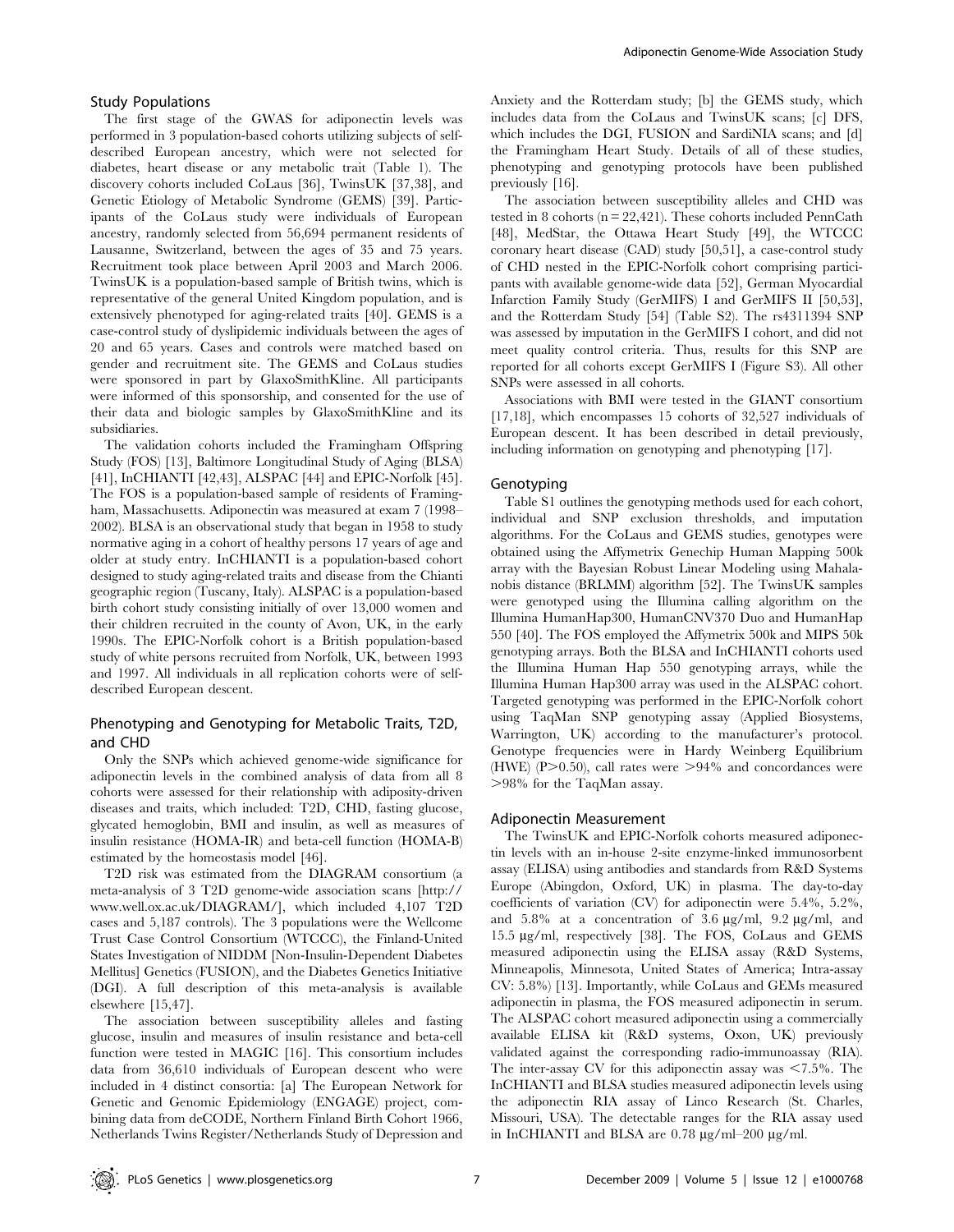#### Expression Experiments

Relative levels of ARL15 mRNA in human tissues were assessed by quantitative real-time PCR of a commercially available human tissue panel of RNA (AMS Biotechnology, Abingdon, UK). 500 ng of RNA were reverse-transcribed using 125 ng of random hexamers and 500  $\mu$ M deoxynucleotide triphosphates (dNTPs) (both from Promega, Madison, Wisconsin, USA) and 500 ng of Superscript III reverse transcriptase (Invitrogen). Gene expression was quantified on an ABI7900 Real-Time PCR system (Applied Biosystems, Foster City, California, USA) in TaqMan Mastermix (Applied Biosystems). Primers and probe for ARL15 were supplied by Applied Biosystems (ABI Hs00219491\_m1), and ARL15 expression was normalized to expression of PPIA (Cyclophilin A). PPIA primers (5'-ACGGCGAGCCCTTGG-3' (sense), 5'-TTTCTGCTGTCTTTGGGACCT-3' (antisense)) and probe (5'-[FAM] CGCGTCTCCTTTGAGCTGTTTGCA[TAMRA]-3') were synthesized by Sigma-Aldrich. Skeletal muscle biopsies were a gift from Dr Anna Krook, from the Karolinska Institute. Frozen skeletal muscle, liver and white adipose tissue samples were homogenized in lysis buffer (50 mM Tris-HCl, pH8.0, 150 mM NaCl, 1 mM EDTA, 1% (v/v) Triton X-100, and Complete Protease Inhibitor Cocktail [Roche]), and cell debris removed by centrifugation. Cleared supernatants were boiled in sodium dodecyl sulphate (SDS) sample buffer and run on an SDS polyacrylamide gel before transfer to a polyvinylidene difluoride (PVDF) membrane (Amersham) and subsequent immunoblotting with either purified rabbit anti-human ARL15 antibody (Proteintech Group) or anti-a-tubulin antibody (sc-8035; Santa Cruz Biotechnology). Full-length human wild type ARL15 cDNA was purchased from Open Biosystems and subcloned into pCDNA 3.1 (Invitrogen) using the XhoI and HindIII restriction sites. HEK293 cells (American Type Culture Collection [ATCC]) were transiently transfected using the CalPhos Mammalian Tranfection Kit (Clontech) according to the manufacturer's instructions.

### Statistical Methods

In all cohorts, the adiponectin concentrations were natural logarithm transformed to create a normally distributed phenotype. Adiponectin levels were subsequently adjusted for age, sex and BMI — important correlates of adiponectin levels [4,5]. All results reported for association of genetic variants with adiponectin levels are adjusted for age, sex and BMI. All statistical tests assumed an additive effect of the effect allele. In the TwinsUK cohort, we found that there was little difference when comparing results both adjusted, and unadjusted, for BMI (the Spearman coefficients for the beta coefficients was 0.94 and 1.0 for P-values [P-values for both Spearman coefficients $\leq$ 1 $\times$ 10<sup>-5</sup>]).

The SNPTEST software program [51] was used to perform genome-wide association testing in the GEMS and CoLaus cohorts, while the Merlin software package [55] was used to perform association testing in the TwinsUK cohort. The metaanalysis of the discovery phase cohorts (CoLaus, TwinsUK and GEMS) was performed using Liptak-Stouffer's method for combination of independent tests, where P-values are converted to Z-scores by a standard normal curve and weighted by each study's sample size [56].

All SNPs that achieved a combined P-value of  $\leq 10^{-4}$  in the meta-analysis  $(n = 250)$  were tested for their association in the additional cohorts (InCHIANTI, BLSA, ALSPAC and the Framingham Offspring Cohort). Two SNPs that were not near the ADIPOQ locus, and which demonstrated associations of  $\leq 5 \times 10^{-7}$ with adiponectin levels in the combined analysis, were further verified in an additional replication cohort (EPIC-Norfolk), where association with adiponectin was tested using a generalized linear

model. For the quantitative trait analyses, individuals with known T2D were excluded. For the T2D case-control analyses, each SNP was tested for association using a logistic regression analysis, adjusted for age, sex and BMI. All analyses for the EPIC-Norfolk cohort were performed with SAS 9.1 (SAS Institute Inc., Cary, North Carolina, USA). To perform a meta-analysis of all replication and discovery cohorts, we employed inverse-variance techniques in the STATA software package (College Station, Texas, USA).

We declared statistical significance in the GWAS as  $P \le 5 \times 10^{-8}$ , where this threshold is based on a Bonferroni correction of  $\alpha$  = 0.05 divided by one million, the estimated number of independent common tests among common SNPs in the CEU population of the HapMap II project [57]. Using this threshold, 5 SNPs achieved genome-wide significance for their relationship with circulating adiponectin levels in the combined analysis of all adiponectin cohorts. These were subsequently tested for their association with glycated hemoglobin, indices of insulin resistance, beta-cell function and risk of T2D and CHD. The number of independent statistical tests represented by these 5 SNPs, accounting for linkage disequilibrium at ADIPOQ, was assessed by spectral decomposition of matrices of pairwise linkage disequilibrium between the 4 SNPs at the ADIPOQ locus [58]. In total, 3.59 independent statistical tests were performed at this locus, and one at the ARL15 locus. Thus, statistical significance in the follow-up studies was declared at  $P \le 0.011$  (based on a Bonferroni correction of  $\alpha$  = 0.05 divided by 4.59, the number of statistically independent SNPs tested in the follow-up analyses).

Since 2 cohorts measured adiponectin concentrations using an RIA method (BLSA and InCHIANTI) whilst all others used an ELISA method, and since one study, ALSPAC, was based on children, rather than adults, we tested for evidence of heterogeneity in the combined analysis using the Q-test P-value [59].

### Supporting Information

Figure S1 Association between SNPs near ADIPOQ and Adiponectin levels. (A)  $-\log(P)$  value) measures for association between SNPs and chromosomal position. (B) Entrez Genes. (C) Linkage disequilibrium in GOLD heat map Haploview 4.0 color scheme, CEPH population. The x axis represents genomic position in Mb (A) and in kb (B,C). All P values are derived from the discovery meta-analysis, except for the genome-wide significant SNPs (Table 2), which are derived from the combined P values from all cohorts (displayed in red).

Found at: doi:10.1371/journal.pgen.1000768.s001 (1.13 MB TIF)

Figure S2 Relationship of genome-wide significant SNPs from the current study with selected previously published SNPs at the ADIPOQ locus.

Found at: doi:10.1371/journal.pgen.1000768.s002 (1.54 MB TIF)

Figure S3 Forest Plot of Association of rs4311394 with Risk of CHD (total  $n = 22,421$ ).

Found at: doi:10.1371/journal.pgen.1000768.s003 (0.28 MB TIF)

**Table S1.** Genotyping information for the adiponectin discovery and replication cohorts.

Found at: doi:10.1371/journal.pgen.1000768.s004 (0.04 MB DOC)

Table S2 Cohort information, case and control definitions for coronary heart disease cohorts. (A) Cohort information for coronary heart disease cohorts and (B) Case and control definitions for coronary heart disease cohorts.

Found at: doi:10.1371/journal.pgen.1000768.s005 (0.05 MB DOC)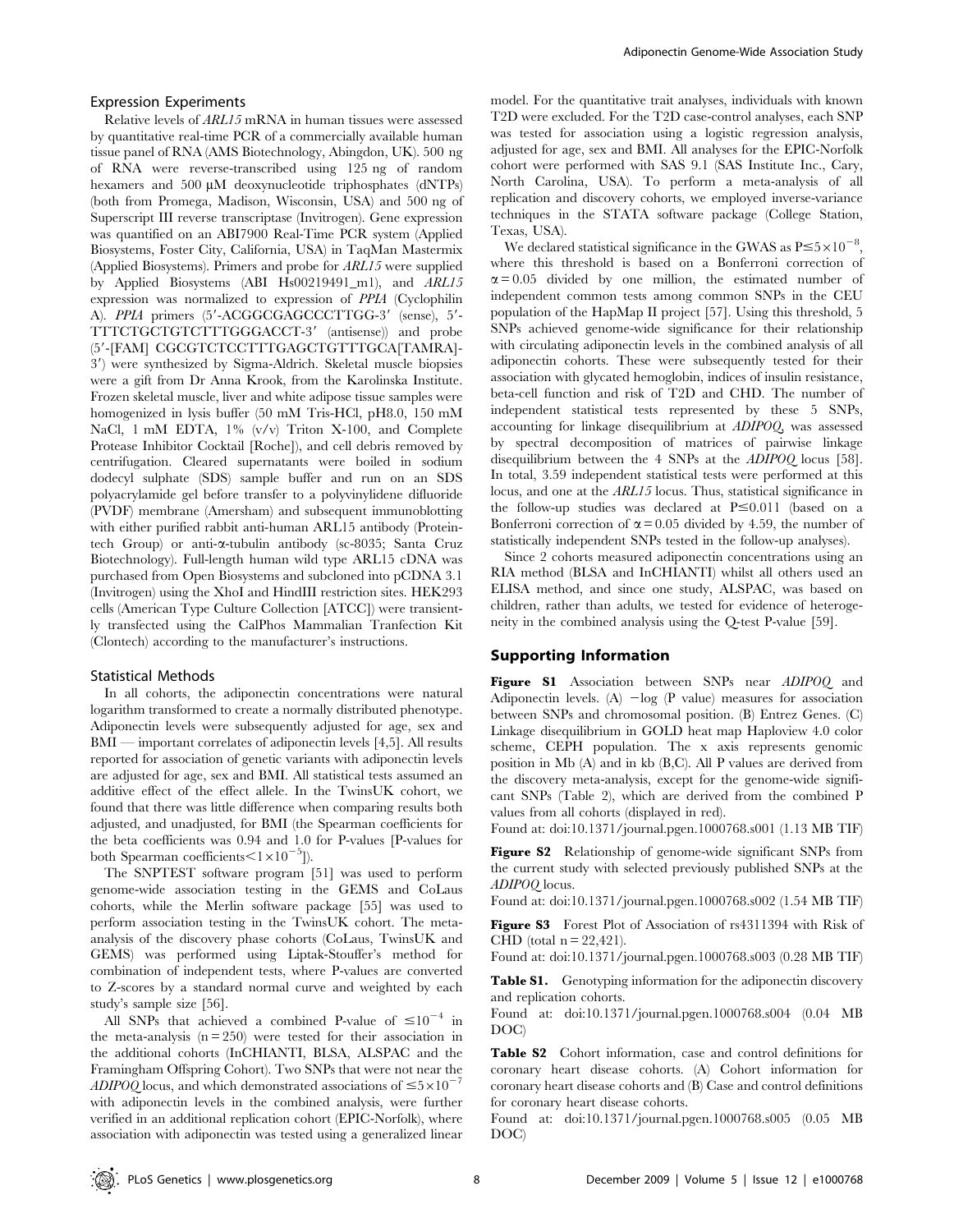Table S3 Quality control parameters for rs4311394 at ARL15 from each cohort involved in the adiponectin GWAS.

Found at: doi:10.1371/journal.pgen.1000768.s006 (0.03 MB DOC)

Table S4 Relationship of genome-wide significant SNPs with body mass index (BMI) in the GIANT consortium.

Found at: doi:10.1371/journal.pgen.1000768.s007 (0.03 MB DOC)

Text S1 Genetic Investigation of Anthropometric Traits (GIANT) Consortium.

Found at: doi:10.1371/journal.pgen.1000768.s008 (0.05 MB DOC)

### Acknowledgments

We thank all study participants, volunteers, and study personnel that made this consortium possible. DELFIA Adiponectin Assays were performed by the NIHR Cambridge Biomedical Research Centre, Core Biochemical Assay Laboratory. We would like to thank Renée Atallah for her help with the manuscript. We acknowledge the contributions of the GIANT consortium, which provided summary statistics for the relationship between the genome-wide significant SNPs and BMI. Members of the consortium are listed in Text S1.

## Author Contributions

Ran meta-analysis: J. B. Richards, K. Song. Ran statistical analysis in studies: J. B. Richards, D. Waterworth, M.-F. Hivert, R. J. F. Loos, J. R. B. Perry, T. Tanaka, N. J. Timpson, K. Song, C. Langenberg, I. Prokopenko, R. Saxena, Y. Aluchenko, D. Evans, J. Erdmann, C. Willenborg, J. C. M. Witteman, B. Glaser, I. R. König, C. M. Van Duijn, T. M. Frayling. Designed studies: J. B. Richards, D. Waterworth, J. Dupuis, J. C. Florez, G. Waeber, J. Erdmann, M.-S. Burnett, J. Devaney, P. Vollenweider, C.

### References

- 1. Hivert MF, Sullivan LM, Fox CS, Nathan DM, D'Agostino RB Sr, et al. (2008) Associations of adiponectin, resistin, and tumor necrosis factor-alpha with insulin resistance. J Clin Endocrinol Metab 93: 3165–3172.
- 2. Hung J, McQuillan BM, Thompson PL, Beilby JP (2008) Circulating adiponectin levels associate with inflammatory markers, insulin resistance and metabolic syndrome independent of obesity. Int J Obes (Lond) 32: 772–779.
- 3. Wannamethee SG, Tchernova J, Whincup P, Lowe GD, Rumley A, et al. (2007) Associations of adiponectin with metabolic and vascular risk parameters in the British Regional Heart Study reveal stronger links to insulin resistance-related than to coronory heart disease risk-related parameters. Int J Obes (Lond) 31: 1089–1098.
- 4. Lindsay RS, Funahashi T, Hanson RL, Matsuzawa Y, Tanaka S, et al. (2002) Adiponectin and development of type 2 diabetes in the Pima Indian population. The Lancet 360: 57–58.
- 5. Weyer C, Funahashi T, Tanaka S, Hotta K, Matsuzawa Y, et al. (2001) Hypoadiponectinemia in obesity and type 2 diabetes: close association with insulin resistance and hyperinsulinemia. J Clin Endocrinol Metab 86: 1930–1935.
- 6. Spranger J, Kroke A, Mohlig M, Bergmann MM, Ristow M, et al. (2003) Adiponectin and protection against type 2 diabetes mellitus. Lancet 361: 226–228.
- 7. Pischon T, Girman CJ, Hotamisligil GS, Rifai N, Hu FB, et al. (2004) Plasma Adiponectin Levels and Risk of Myocardial Infarction in Men. JAMA: The Journal of the American Medical Association 291: 1730–1737.
- 8. Hoffstedt J, Arvidsson E, Sjolin E, Wahlen K, Arner P (2004) Adipose tissue adiponectin production and adiponectin serum concentration in human obesity and insulin resistance. J Clin Endocrinol Metab 89: 1391–1396.
- 9. Peake PW, Kriketos AD, Campbell LV, Shen Y, Charlesworth JA (2005) The metabolism of isoforms of human adiponectin: studies in human subjects and in experimental animals. Eur J Endocrinol 153: 409–417.
- 10. Comuzzie AG, Funahashi T, Sonnenberg G, Martin LJ, Jacob HJ, et al. (2001) The genetic basis of plasma variation in adiponectin, a global endophenotype for obesity and the metabolic syndrome. Journal of Clinical Endocrinology and Metabolism 86: 4321–4325.
- 11. Vasseur F, Helbecque N, Dina C, Lobbens S, Delannoy V, et al. (2002) Singlenucleotide polymorphism haplotypes in the both proximal promoter and exon 3 of the APM1 gene modulate adipocyte-secreted adiponectin hormone levels and contribute to the genetic risk for type 2 diabetes in French Caucasians. Hum Mol Genet 11: 2607–2614.

Hengstenberg, L. Ferruci, D. Melzer, K. Stark, J. Deanfield, A. S. Hall, J. M. Egan, S. Grundy, P. Barter, Y. A. Kesaniemi, D. J. Rader, M. P. Reilly, S. E. Epstein, A. F. R. Stewart, N. J. Samani, R. McPherson, N. J. Wareham, J. B. Weigs, V. Mooser, T. D. Spector. Established the consortium: J. B. Richards, D. Waterworth, C. Hengstenberg, V. Mooser, T. D. Spector. Interpreted results and critically read the manuscript: J. B. Richards, D. Waterworth, S. O'Rahilly, M.-F. Hivert, R. J. F. Loos, J. R. B. Perry, T. Tanaka, N. J. Timpson, R. K. Semple, N. Soranzo, K. Song, N. Rocha, E. Grundberg, J. Dupuis, J. C. Florez, C. Langenberg, I. Prokopenko, R. Saxena, R. Sladek, Y. Aluchenko, D. Evans, G. Waeber, J. Erdmann, M.-S. Burnett, N. Sattar, J. Devaney, C. Willenborg, A. Hingorani, J. C. M. Witteman, P. Vollenweider, B. Glaser, C. Hengstenberg, L. Ferruci, D. Melzer, K. Stark, J. Deanfield, J. Winogradow, M. Grassl, A. S. Hall, J. M. Egan, J. R. Thompson, S. L. Ricketts, I. R. König, W. Reinhard, S. Grundy, H. E. Wichmann, P. Barter, R. Mahley, Y. A. Kesaniemi, D. J. Rader, M. P. Reilly, S. E. Epstein, A. F. R. Stewart, C. M. Van Duijn, H. Schunkert, K. Burling, P. Deloukas, T. Pastinen, N. J. Samani, R. McPherson, G. Davey Smith, T. M. Frayling, N. J. Wareham, J. B. Weigs, V. Mooser, T. D. Spector. Wrote the first draft of the manuscript: J. B. Richards. Coordinated/collected phenotypic information: D. W, G. Waeber, M.-S. Burnett, N. Sattar, J. Devaney, A. Hingorani, P. Vollenweider, C. Hengstenberg, K. Stark, J. Winogradow, M. Grassl, A. S. Hall, S. L. Ricketts, W. Reinhard, S. Grundy, H. E. Wichmann, P. Barter, R. Mahley, Y. A. Kesaniemi, D. J. Rader, M. P. Reilly, S. E. Epstein, N. J. Samani, R. McPherson, G. Davey Smith, J. B. Weigs, V. Mooser, T. D. Spector. Performed expression studies: S. O'Rahilly, R. K. Semple, N. Rocha, E. Grundberg, T. Pastinen. Coordinated GWA genotyping of studies: N. Soranzo, J. Erdmann, C. Hengstenberg, K. Stark, M. P. Reilly, H. Schunkert, P. Deloukas, T. D. Spector. Obtained funding: J. Dupuis, J. C. Florez, J. Erdmann, N. Sattar, C. Hengstenberg, A. S. Hall, J. M. Egan, J. R. Thompson, D. J. Rader, M. P. Reilly, S. E. Epstein, A. F. R. Stewart, N. J. Samani, R. McPherson, G. Davey Smith, N. J. Wareham, J. B. Weigs, T. D. Spector. Performed laboratory analyses: N. Sattar, K. Stark, J. M. Egan, K. Burling, R. McPherson. Provided data for the BMI trait: GIANT Consortium.

- 12. Menzaghi C, Trischitta V, Doria A (2007) Genetic influences of adiponectin on insulin resistance, type 2 diabetes, and cardiovascular disease. Diabetes 56: 1198–1209.
- 13. Hivert MF, Manning AK, McAteer JB, Florez JC, Dupuis J, et al. (2008) Common variants in the adiponectin gene (ADIPOQ) associated with plasma adiponectin levels, type 2 diabetes, and diabetes-related quantitative traits: the Framingham Offspring Study. Diabetes.
- 14. Ling H, Waterworth DM, Stirnadel HA, Pollin TI, Barter PJ, et al. (2009) Genome-wide Linkage and Association Analyses to Identify Genes Influencing Adiponectin Levels: The GEMS Study Obesity (Silver Spring).
- 15. Zeggini E, Scott LJ, Saxena R, Voight BF, Marchini JL, et al. (2008) Metaanalysis of genome-wide association data and large-scale replication identifies additional susceptibility loci for type 2 diabetes. Nat Genet 40: 638–645.
- 16. Prokopenko I, Langenberg C, Florez JC, Saxena R, Soranzo N, et al. (2008) Variants in MTNR1B influence fasting glucose levels. Nat Genet.
- 17. Willer CJ, Speliotes EK, Loos RJ, Li S, Lindgren CM, et al. (2009) Six new loci associated with body mass index highlight a neuronal influence on body weight regulation. Nat Genet 41: 25–34.
- 18. Loos RJ, Lindgren CM, Li S, Wheeler E, Zhao JH, et al. (2008) Common variants near MC4R are associated with fat mass, weight and risk of obesity. Nat Genet 40: 768–775.
- 19. Gillingham AK, Munro S (2007) The small G proteins of the Arf family and their regulators. Annu Rev Cell Dev Biol 23: 579–611.
- 20. Thierry-Mieg D, Thierry-Mieg J (2006) AceView: a comprehensive cDNAsupported gene and transcripts annotation. Genome Biology 7: S12.
- 21. Hofmann I, Thompson A, Sanderson CM, Munro S (2007) The Arl4 family of small G proteins can recruit the cytohesin Arf6 exchange factors to the plasma membrane. Curr Biol 17: 711–716.
- 22. Fuss B, Becker T, Zinke I, Hoch M (2006) The cytohesin Steppke is essential for insulin signalling in Drosophila. Nature 444: 945–948.
- 23. Ishiki M, Klip A (2005) Minireview: recent developments in the regulation of glucose transporter-4 traffic: new signals, locations, and partners. Endocrinology 146: 5071–5078.
- 24. Hou JC, Pessin JE (2007) Ins (endocytosis) and outs (exocytosis) of GLUT4 trafficking. Curr Opin Cell Biol 19: 466–473.
- 25. Pollin TI, Tanner K, O'Connell JR, Ott SH, Damcott CM, et al. (2005) Linkage of plasma adiponectin levels to 3q27 explained by association with variation in the APM1 gene. Diabetes 54: 268–274.